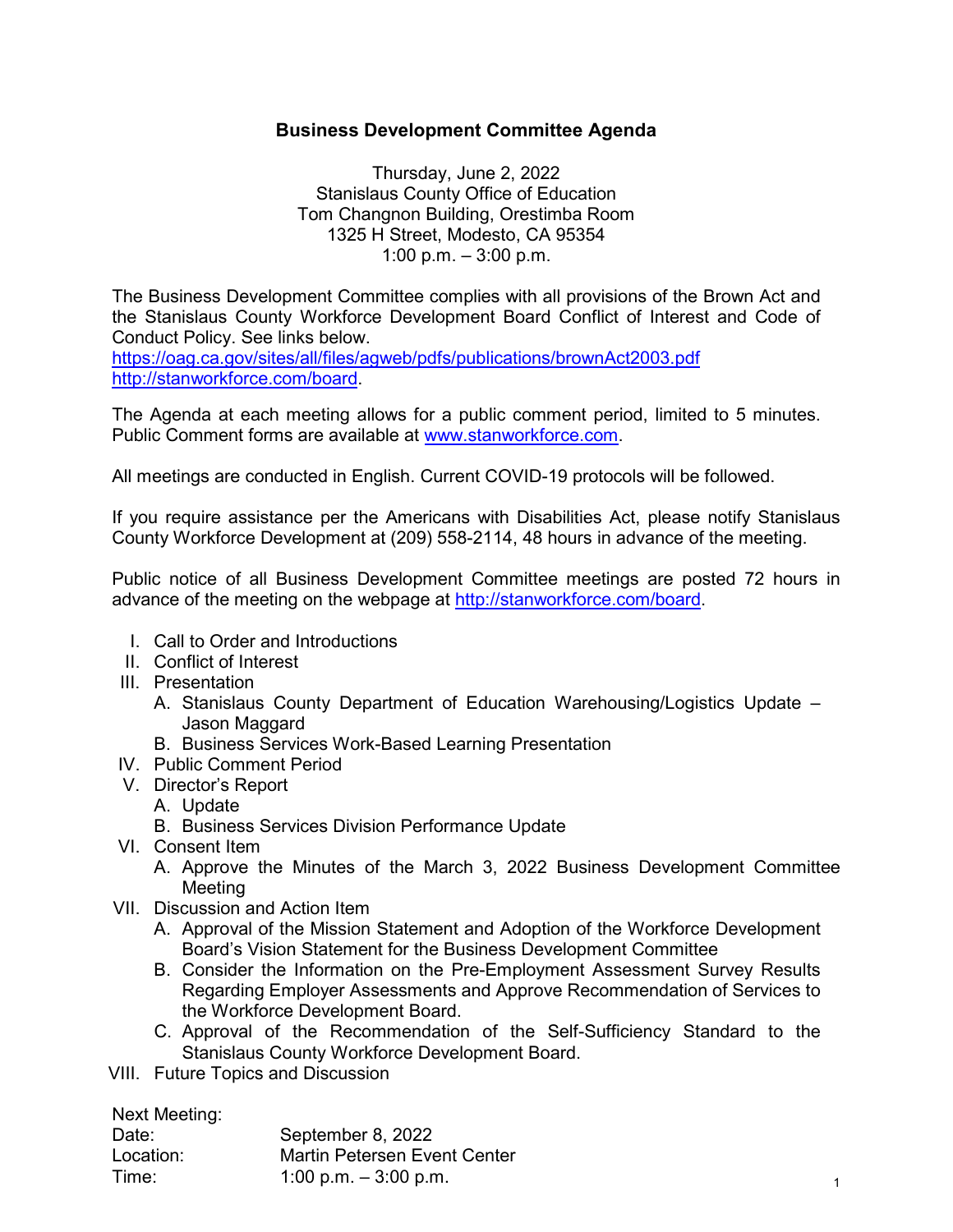#### **Business Development Committee Meeting**

Thursday, March 3, 2022 Martin Petersen Event Center 720 12th Street, Modesto, CA 95354 1:00 p.m.  $-3:00$  p.m.

Members in attendance: Kris Helton, Chair **Billy Myers** Billy Myers Jennifer Shipman Shawn Hemiller Dillon Olvera **Maryo Pitt** Jason Maggard

Absent: Jack Deliddo Dan Martin

Tim Roos Jennifer Zellet

Staff in attendance: Doris Foster **Kristen Velarde** Chris Hancock **Eugene Garcia** 

Additional guest present: Carlos Gonzales, City Ministries

- I. Call to Order and Roll Call Kris Helton, Business Development Committee (BDC) Chair, called the meeting to order at 1:00 PM, thanked everyone for attending and invited those present to introduce themselves.
- II. Conflict of Interest Chairman Helton outlined the Conflict of Interest Policy.
- III. Public Comment Period Chairman Helton gave information on the Public Comment Period.
- IV. Director's Report

Per the Committee's request Workforce Development Director, Doris Foster presented an overview of the Stanislaus County Business Report as of January 2022 which outlined the Distinct Businesses defined as 50% of the smaller businesses that we currently have in Stanislaus County, and the number of employees hired within those businesses.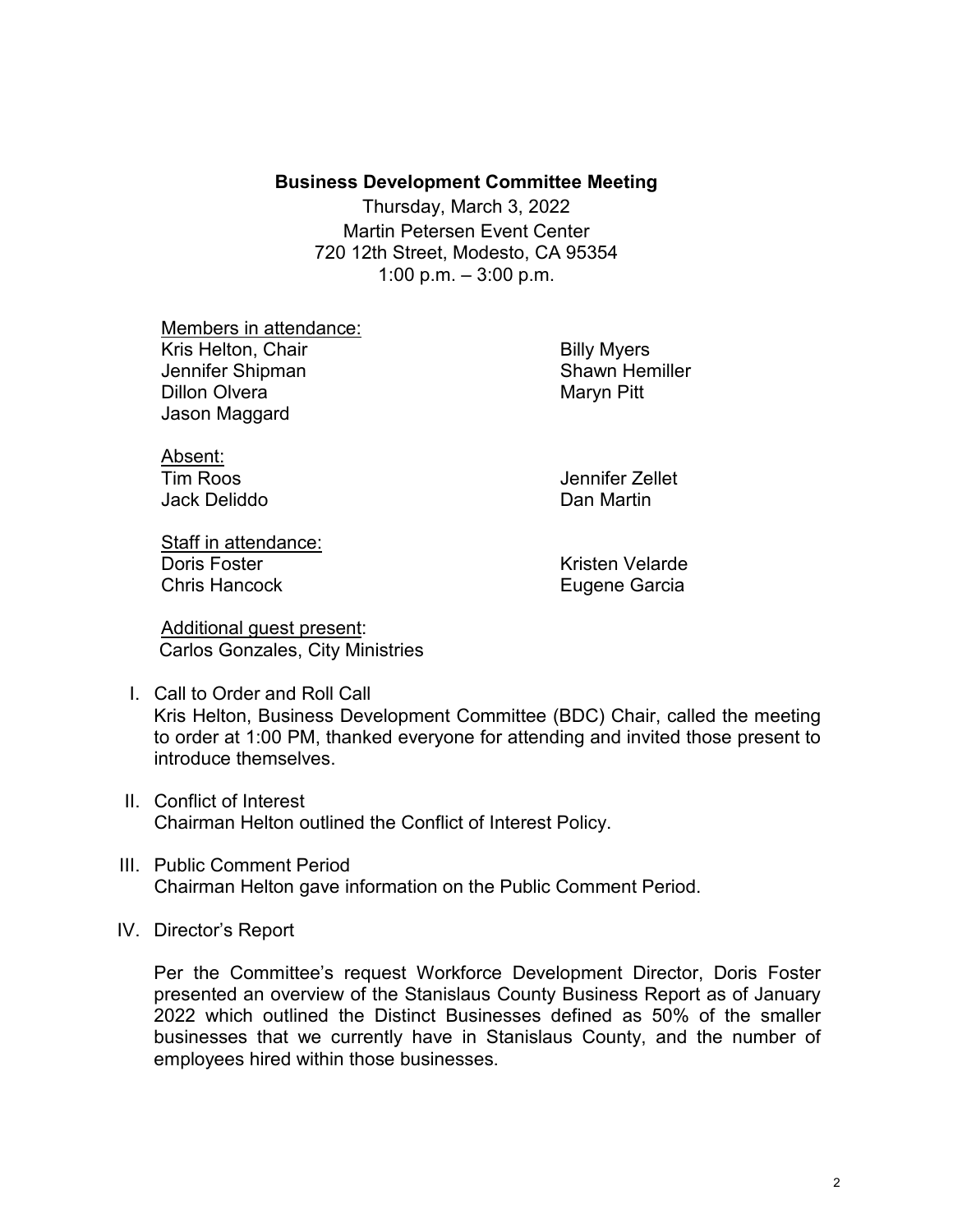Director Foster reported that that the Department is currently working on another apprenticeship program which will partner with several businesses that have not previously done apprenticeships. This program will be focused around the Stanislaus County Area Maintenance and Manufacturing Joint Apprenticeship Committee and will be working closely with Modesto Junior College. The program participants will rotate between the businesses and then the businesses will choose who they would like to hire.

Business Services Manager Eugene Garcia provided a Business Services Department update. He reviewed some upcoming projects which include the preapprenticeship program, Rising Vines, on-the-job training, and paid internships.

Marketing & Communications Coordinator Kristen Velarde presented the HR Hotline and Stanislaus County Website presentation to the Committee. Director Foster provided information regarding the funding for the HR Hotline project.

Director Foster gave an update on Sector Strategies. It was reported that Director Foster, Chris Hancock, and Stanislaus County Farm Commissioner Kamal Bagri, and Anna Genasci from the Farm Bureau met with to discuss sector strategies, partnerships as well as general scope of services and activities for moving forward with a sector strategies contract. Director Foster added that the Department is also working with Health Partnership within the heath sector. The other two sectors, manufacturing and warehouse/logistics, will be presented at the next Business Development Committee meeting.

Director Foster provided the Committee with a report from Opportunity Stanislaus overviewing the quarterly Sector Strategies for the period ending December 31, 2021.

- V. Consent Items
	- A. Approve the Minutes of the December 10, 2021 Business Development Committee Meeting. Consent items adopted. J. Shipman/ J. Maggard
- VI. Discussion and Action Item
	- A. Acceptance of Nominations and Appointment of Business Development Committee Officer Position of Vice Chair. K. Helton nominated J. Shipman, Jason Maggard seconded, all members in favor, motion passed unanimously.
	- B. Development and Approval of the Mission and Vision Statement for the Business Development Committee. There was discussion with regards to the Mission and Vision Statement. Recommendations of Mission Statements will be presented to the Committee at the June meeting.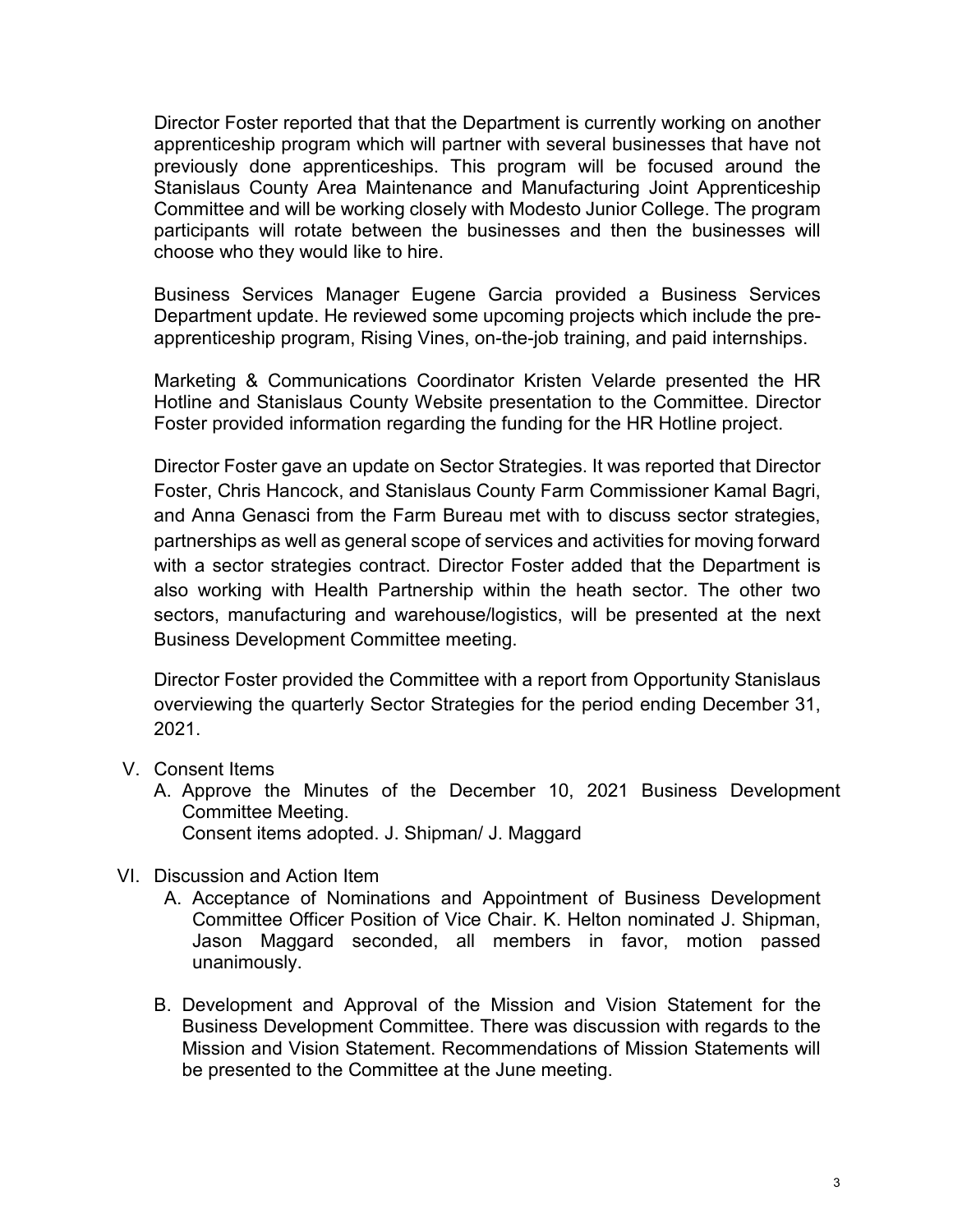C. Approval of the Business Development Committee Recommendation Regarding Employer Assessment to be Presented to the Workforce Development Board. J. Shipman asked regarding e-skills assessments at the Job Centers and which assessments are being used. Business Services Manager Eugene Garcia will gather those statistics. J. Shipman recommends the addition of the word "pre-employment" to questions #1, #2, #3, and #4. Director Foster commented that an explanation of what an assessment tool is should be added as well. An additional question will be added to differentiate the large businesses from the smaller ones.

D. Olvera/J. Maggard, with the above noted changes. Motion passed unanimously.

VII. Future Topics and Discussion Chairman Helton commented that he would like to dig deeper into work-based learning with the Business Services Team in order to have a better understanding of them.

Chairman Helton commented that he would like to evaluate Self Sufficiency Rate in order to potentially recommend to the Board of Directors to approve and increase in the rate in order to allow more people to be able to take advantage of the programs that the Workforce Development Department offers.

Director Foster also added that the report from Brookings should be available for the next meeting and will be emailed as soon as it is available.

Jason Maggard noted that he would like to provide a presentation on the Patterson Unified truck driving school.

VIII. Adjournment

Chairman Helton adjourned the meeting at 2:32 PM.

Next Meeting: June 2, 2022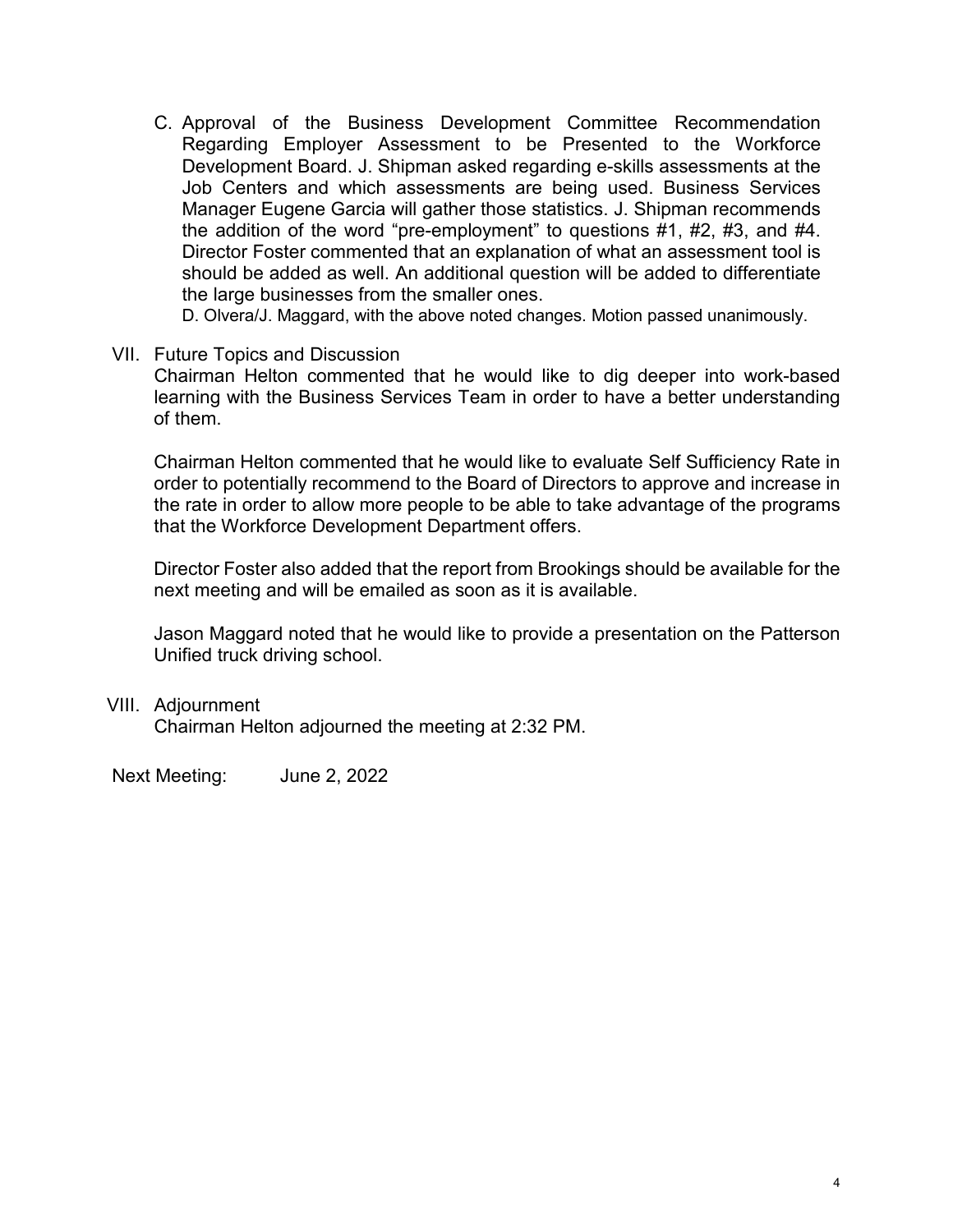### **June 2, 2022**

**TO**: Business Development Committee

**FROM**: Doris Foster, Director

### **SUBJECT**:

Approval of the Mission Statement and Adoption of the Workforce Development Board's Vision Statement for the Business Development Committee

**ITEM NUMBER**: VII-A

**ITEM TYPE: Discussion and Action** 

### **STAFF RECOMMENDATION**:

Approve the Mission Statement and adopt the Workforce Development Board's Vision Statement.

#### **DISCUSSION**:

At the March 3, 2022 Business Development Committee meeting, Committee Members gave suggestions and requested examples of possible Committee Mission Statements.

Based on the Committee's recommendations, staff developed the following Mission Statements:

"To promote, encourage, and facilitate the development of business needs and ideas on best services to the community. Focus on the evolving and changing needs of businesses and anticipate the needs of the future."

"Enhance and collaborate with public and private businesses within the community to empower them with the knowledge and skills needed in order to be successful."

"Advise the Stanislaus County Workforce Development Board with information and guidance in planning, providing, and promoting services to businesses in the community."

"Collaborate with businesses to ensure the creation and alignment of programs to address and resolve sector needs."

Staff further recommend that the Committee adopt the Workforce Development Board's Vision Statement, which was adopted by the Workforce Development Board on January 9, 2017.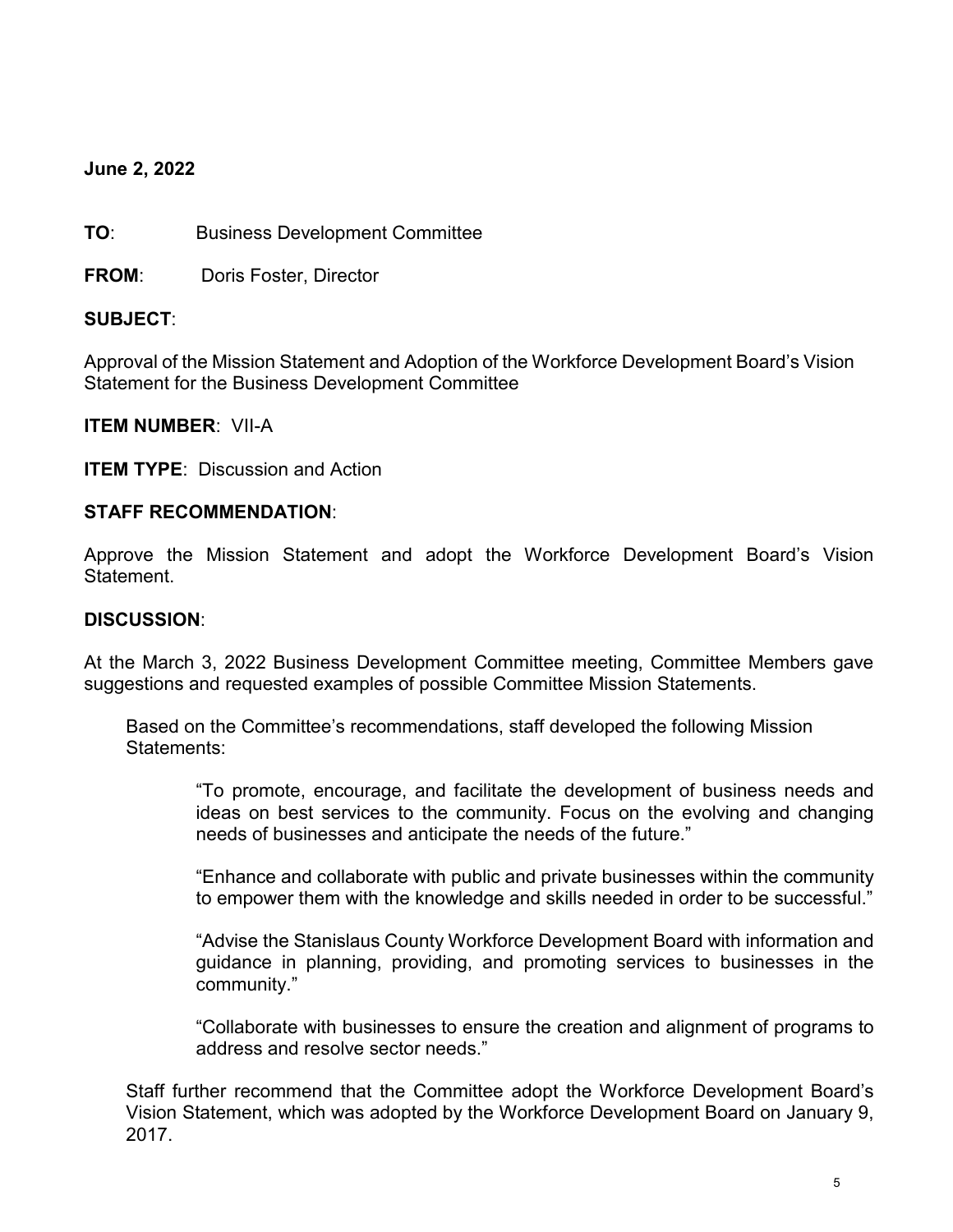The Workforce Development Board's vision is as follows:

"To foster a demand-driven, skilled workforce that enables upward mobility through the alignment and integration of private and public partnerships."

Once approved, the Committee's Mission Statement will be taken to the Workforce Development Board at the July 11, 2022 meeting.

### **ADMINISTRATIVE BUDGET IMPACT**: None

 $Y \cdot \mu \infty$ .

Doris Foster, Director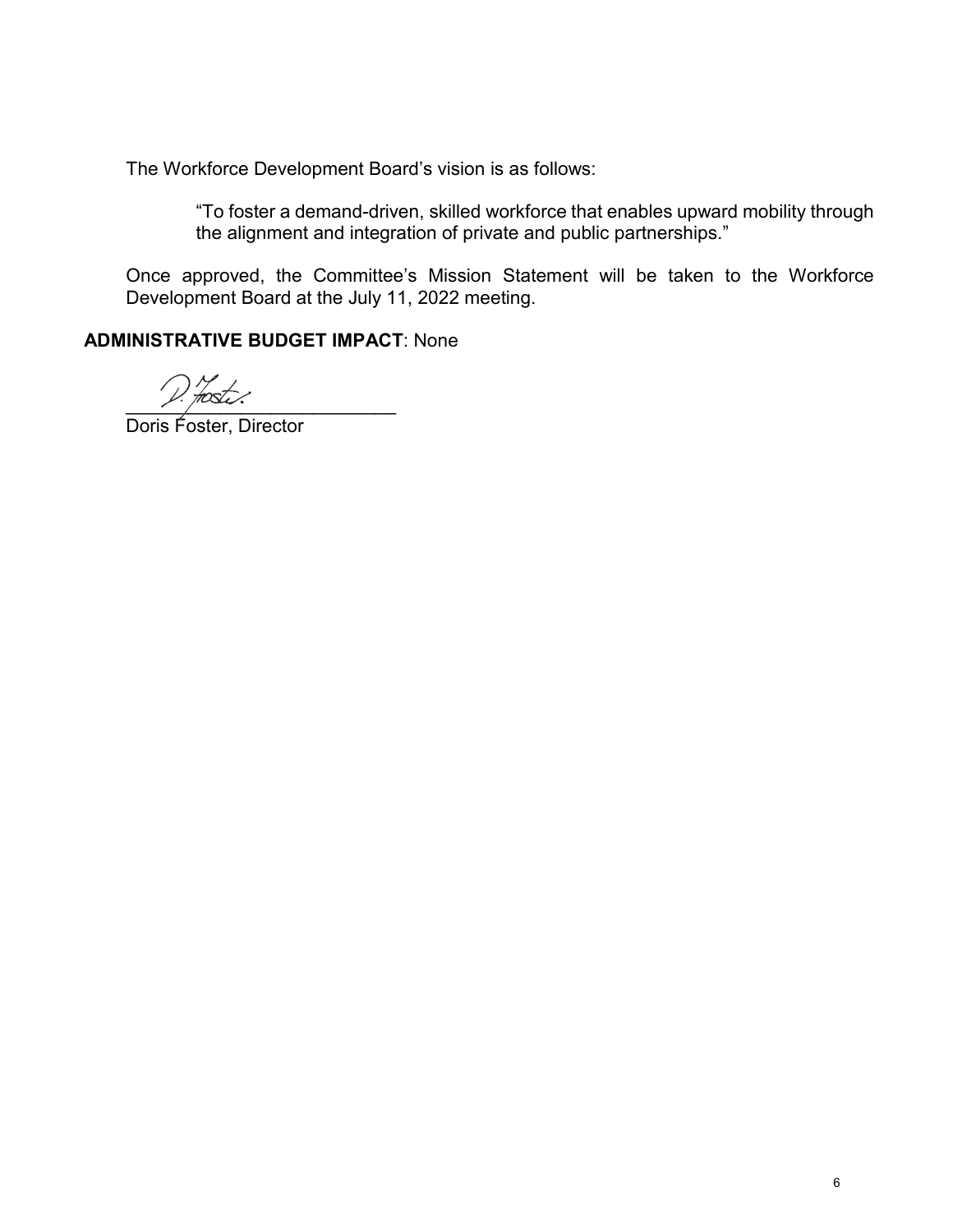### **June 2, 2022**

Stanislaus County Business Development Committee Agenda Item

**TO:** Business Development Committee

**FROM:** Doris Foster, Director

### **SUBJECT**:

Consider the Information on the Pre-Employment Assessment Survey Results Regarding Employer Assessments and Approve Recommendation of Services to the Workforce Development Board.

**ITEM NUMBER**: VII-B

**ITEM TYPE:** Discussion and Action

### **STAFF RECOMMENDATION**:

Consideration of information on the Pre-Employment Assessment Survey results regarding Employer Assessment and approval of the recommendation of services to the Workforce Development Board.

### **POLICY:**

Per 20 CFR Parts 676, 677, and 678, § 678.430 Employer Assessments is defined as a basic career services that provides initial assessment of skill levels including literacy, numeracy, and English language proficiency, as well as aptitudes, abilities (including skill gaps).

### **DISCUSSION:**

A Pre-Employment Assessment is a test or questionnaire that candidates complete as part of the job application process. The use of a valid and expert assessment is an effective way for an Employer to determine which applicants are the most qualified for a specific job based on their strengths and preferences.

Currently the Department contracts with Opportunity Stanislaus to provide WorkKeys assessment. This pre-employment assessment measures a range of hard and soft skills relevant to any occupation, at any level, across industries. These services are pre-hiring services and benefit employers in finding a skilled workforce that through assessment insures a greater amount of success. Additionally, Workforce Development uses a Pre-Employment Job Skills Assessments – eSkills at the Modesto, Turlock, Oakdale and Patterson Job Center which assesses:

- Typing/10 Key Certificates
- Administrative Certificates
- Medical Certificates
- Work Readiness Certificates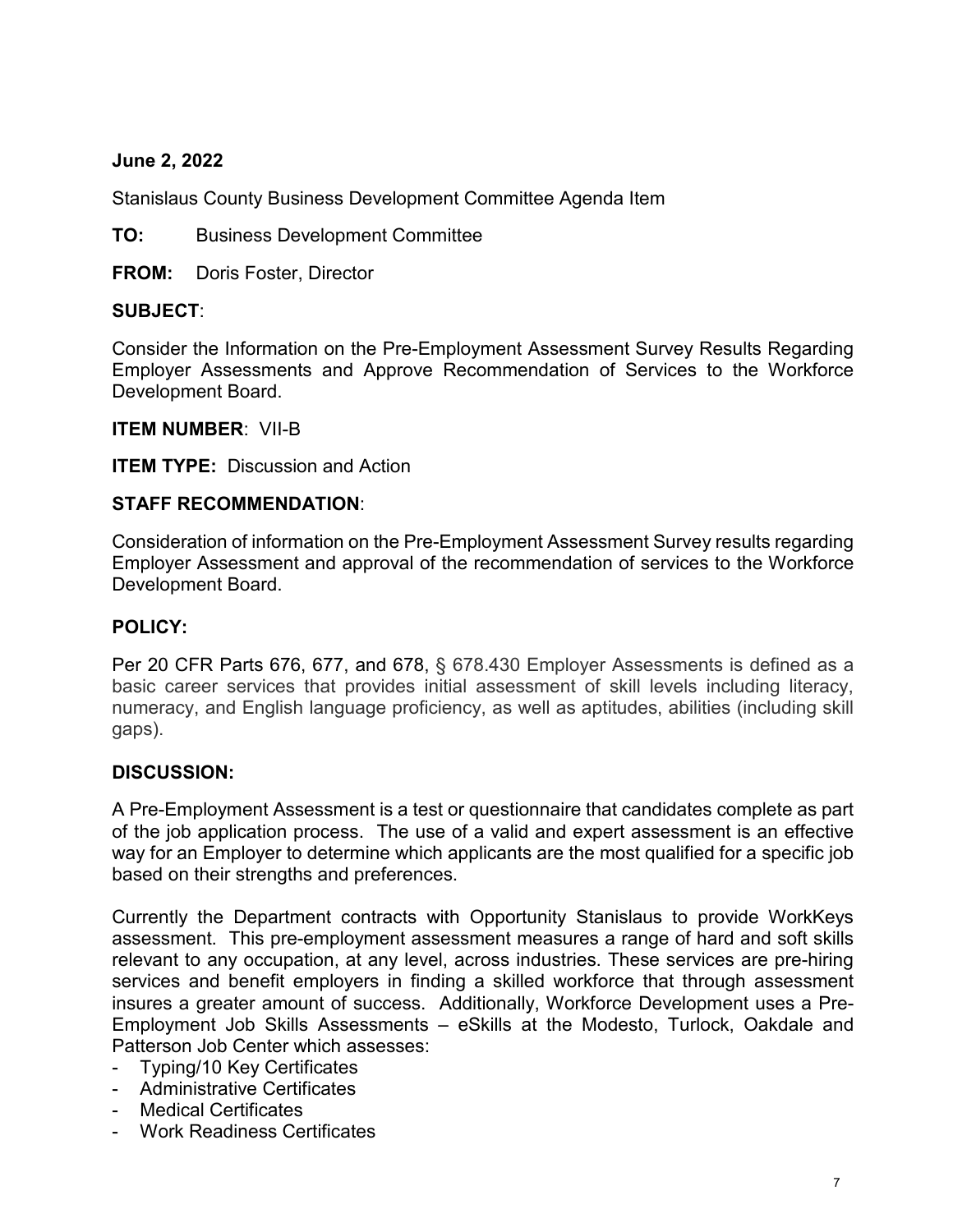- Microsoft Office Certificates
- Customer Service Certificates, and
- Occupational Certificates.

Businesses are able to send candidates to any of the job centers to complete the test and obtain a certificate. Currently the most used certification is the Typing Certificate.

On September 23, 2021, the Business Development Committee discussed whether or not to continue providing employer assessment services and what assessment should be used. Per County procurement requirements, Workforce Development is required to go out for a Request for Proposal to continue Employer Assessment services effective July 1, 2022.

On October 28, 2021, the Business Development Committee had a Lunch n' Learn meeting in which Workforce Development staff provided an overview on Employer Assessments and shared samples of different types of assessments. Additionally, Dave White from Opportunity Stanislaus presented information on WorkKeys and the contract performance.

At the December 10, 2021 Business Development Committee meeting, the Committee requested additional information to assess the needs within the community to determine if there was in interest from businesses to use an assessment. Additionally, it was requested to look at the WorkKeys service and determine the return on investment.

On March 3, 2022 the Business Development Committee staff reported that there is no tracking to determine the number of clients being employed as a result of the WorkKeys certification. Additionally, it was reported that Workforce Development staff took a sample group of 17 businesses who have used WorkKeys in the past. Of the 17 businesses that were contacted, one business stated they were interested in using WorkKeys, six said they were no longer interested, five businesses are no long in the area or in business and five did not call Workforce Development staff back. Additionally, at the March 3, 2022 meeting, the Business Development Committee reviewed and approved pre-employment assessment questions for the survey.

The survey has been completed and detailed results are attached. In summary, 58 Businesses responded of which 40 are not currently using an assessment tool and 18 are. Of those that are using a tool the two highest responses were for the Personality/Strength Assessment and a Job Skill assessment. The majority of businesses that responded had between 5-25 employees. The majority of businesses at 85% said they would use results from a recognized pre-employment assessment tool for hiring decisions.

Based on the survey results, staff will market pre-employment assessment tool(s) to businesses and report back results to the Business Development Committee.

### **ADMINISTRATIVE BUDGET IMPACT**:

There is no fiscal impact at this time of information gathering.

 $V.$  froster.

Doris Foster, Director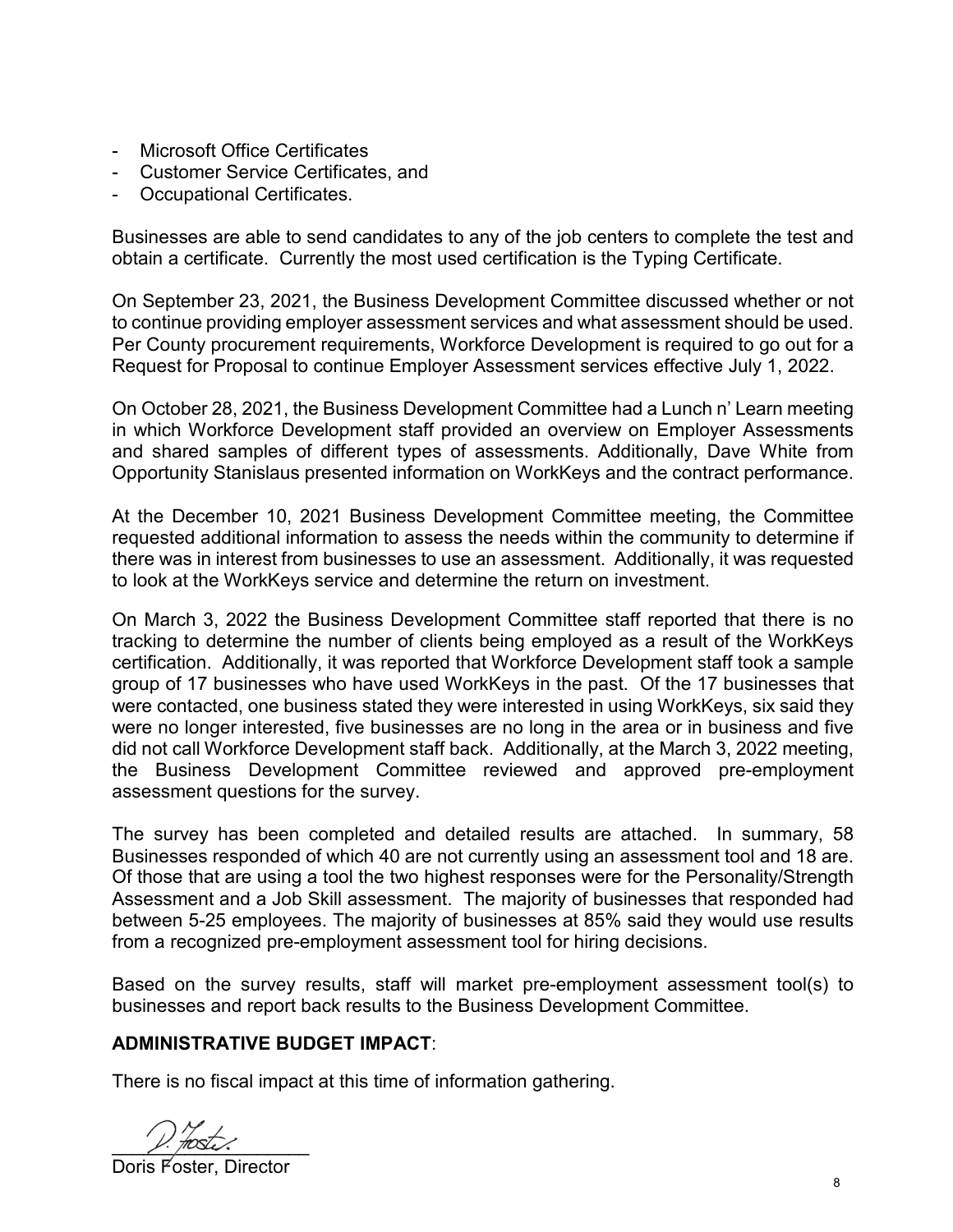# STANISLAUS COUNTY WORKFORCE DEVELOPMENT ATTACHMENT 1

Local Business Pre-Employment Assessment Survey

## Q1 Do you currently use a pre-employment assessment tool?



| <b>ANSWER CHOICES</b> | <b>RESPONSES</b> |    |
|-----------------------|------------------|----|
| Yes                   | 31.03%           | 18 |
| <b>No</b>             | 68.97%           | 40 |
| <b>TOTAL</b>          |                  | 58 |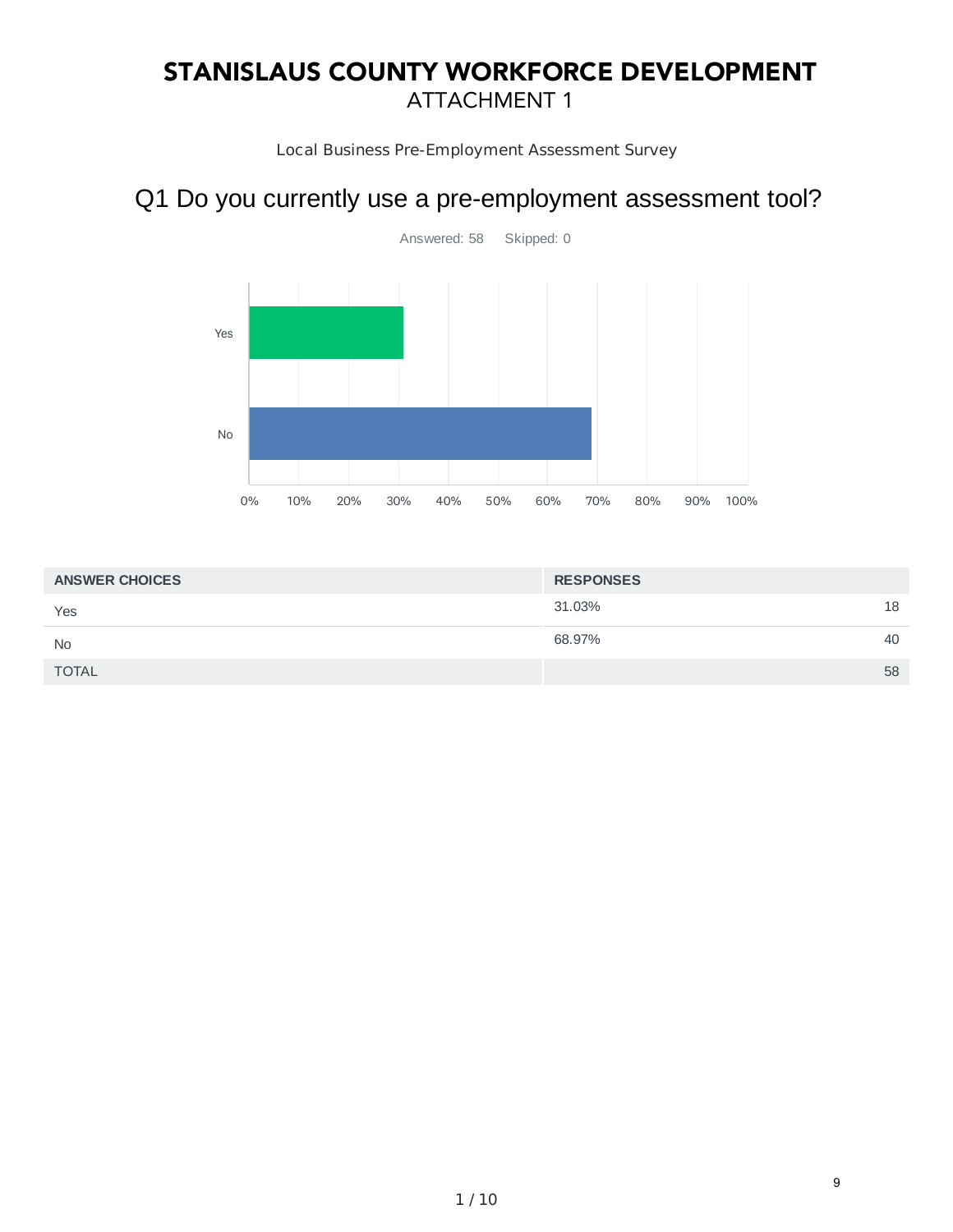## Q2 If so, which pre-employment assessment tool do you use? Check all that apply.



| <b>ANSWER CHOICES</b>  |                                                                                                                                                                                             |             | <b>RESPONSES</b>  |    |
|------------------------|---------------------------------------------------------------------------------------------------------------------------------------------------------------------------------------------|-------------|-------------------|----|
|                        | Job Skill Assessment: Used to identify specific hard or soft skills related to a job                                                                                                        |             | 47.62%            | 10 |
|                        | Job Knowledge Assessment: Used to identify specific or general knowledge for a job                                                                                                          |             | 38.10%            | 8  |
| a job                  | Personality/Strengths Assessment: Used to create a personality profile or identify strengths of candidates applying for                                                                     |             | 47.62%            | 10 |
|                        | Cognitive/Aptitude Assessment: Used to assess reasoning or thinking, processing speeds, and one's ability to solve<br>problems in novel situations, independent of acquired knowledge       |             | 33.33%            | 7  |
|                        | Ethics/Integrity/Honest Assessment: Used to identify how ethical or honest a candidate is                                                                                                   |             | 19.05%            | 4  |
|                        | WorkKeys: Used to identify skill level in 8 subjects: Applied Math, Workplace Documents, Graphic Literacy, Applied<br>Technology, Business Writing, Fit, Talent, and Workplace Observation. |             | 38.10%            | 8  |
| Other (please specify) |                                                                                                                                                                                             |             | 4.76%             | 1  |
| Total Respondents: 21  |                                                                                                                                                                                             |             |                   |    |
|                        |                                                                                                                                                                                             |             |                   |    |
| #                      | <b>OTHER (PLEASE SPECIFY)</b>                                                                                                                                                               | <b>DATE</b> |                   |    |
| 1                      | Looking to implement soon                                                                                                                                                                   |             | 5/4/2022 10:03 AM |    |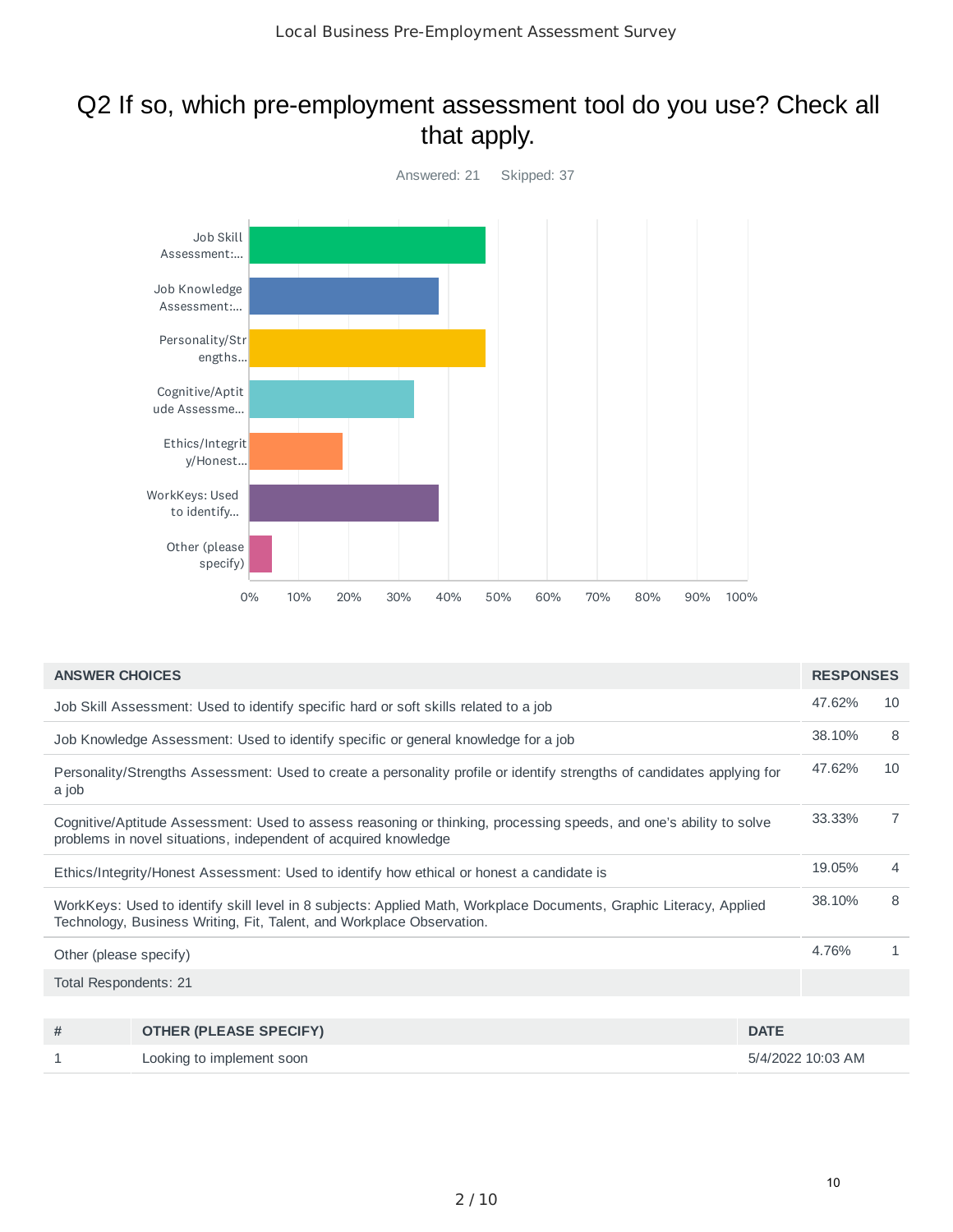# Q3 Have you previously used a pre-employment assessment tool?



| <b>ANSWER CHOICES</b> | <b>RESPONSES</b> |    |
|-----------------------|------------------|----|
| Yes                   | 44.83%           | 26 |
| <b>No</b>             | 55.17%           | 32 |
| <b>TOTAL</b>          |                  | 58 |
|                       |                  |    |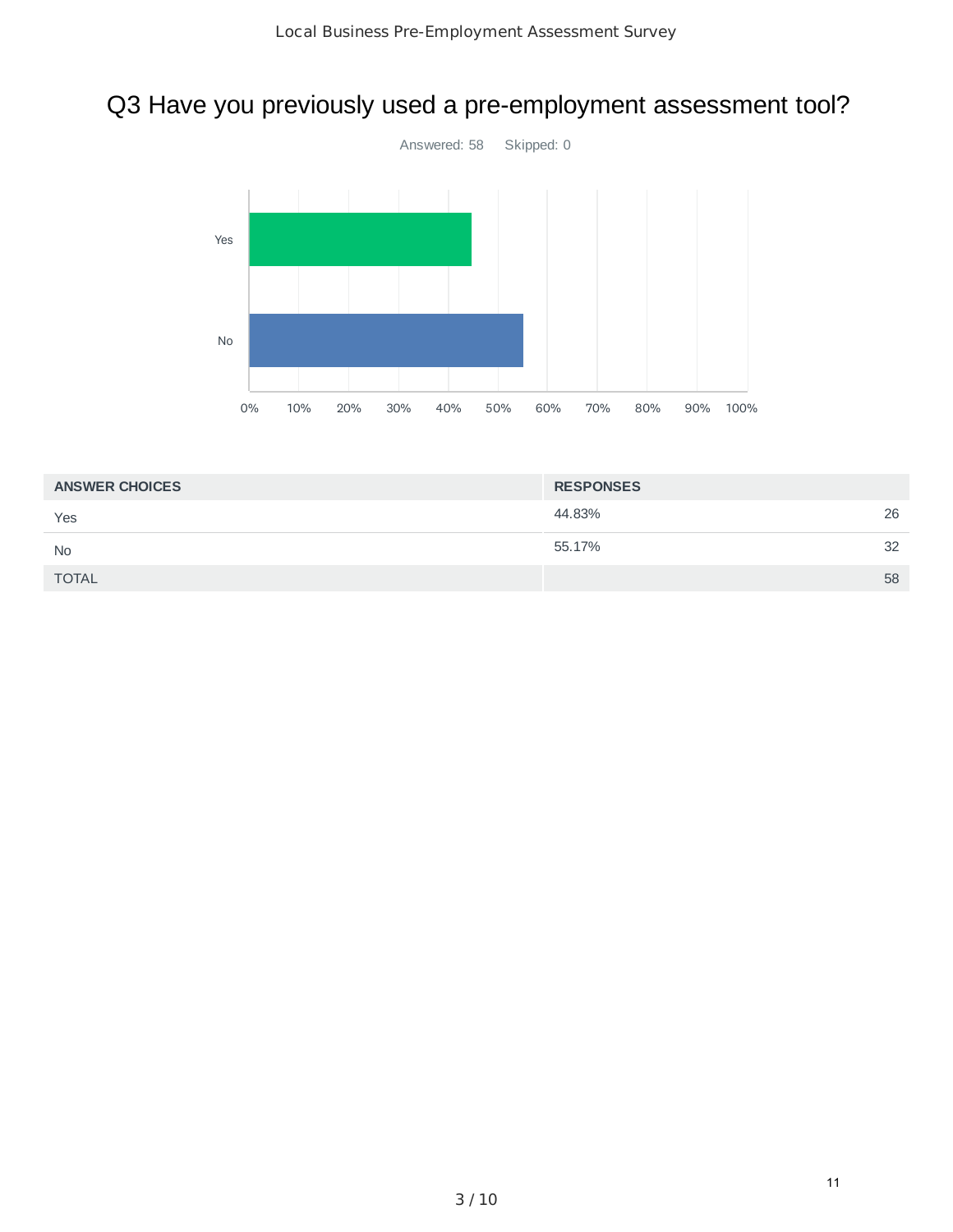## Q4 If so, which pre-employment assessment tool do you use? Check all that apply.



| <b>ANSWER CHOICES</b>                                                                                                                                                                       | <b>RESPONSES</b> |                |
|---------------------------------------------------------------------------------------------------------------------------------------------------------------------------------------------|------------------|----------------|
| Job Skill Assessment: Used to identify specific hard or soft skills related to a job                                                                                                        | 44.44%           | 12             |
| Job Knowledge Assessment: Used to identify specific or general knowledge for a job                                                                                                          | 48.15%           | 13             |
| Personality/Strengths Assessment: Used to create a personality profile or identify strengths of candidates applying for<br>a job                                                            | 51.85%           | 14             |
| Cognitive/Aptitude Assessment: Used to assess reasoning or thinking, processing speeds, and one's ability to solve<br>problems in novel situations, independent of acquired knowledge       | 29.63%           | 8              |
| Ethics/Integrity/Honest Assessment: Used to identify how ethical or honest a candidate is                                                                                                   | 11.11%           | 3              |
| WorkKeys: Used to identify skill level in 8 subjects: Applied Math, Workplace Documents, Graphic Literacy, Applied<br>Technology, Business Writing, Fit, Talent, and Workplace Observation. | 25.93%           | $\overline{7}$ |
| Total Respondents: 27                                                                                                                                                                       |                  |                |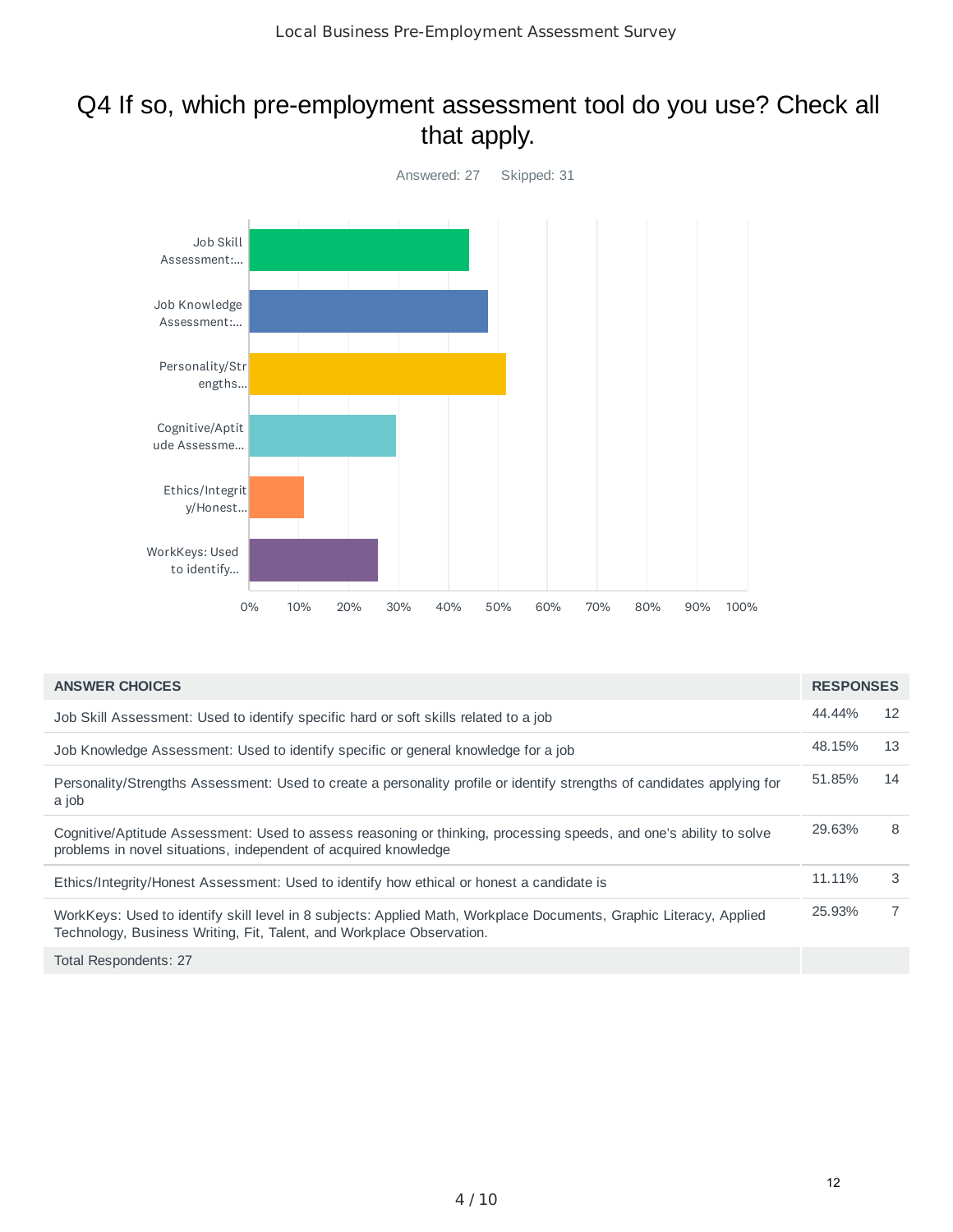# Q5 Would you use results from a recognized pre-employment assessment tool for hiring decisions?



| <b>ANSWER CHOICES</b> |                                                                                                              | <b>RESPONSES</b> |                    |
|-----------------------|--------------------------------------------------------------------------------------------------------------|------------------|--------------------|
| Yes                   |                                                                                                              | 84.48%           | 49                 |
| <b>No</b>             |                                                                                                              | 12.07%           |                    |
| If no, why not?       |                                                                                                              | 3.45%            | 2                  |
| <b>TOTAL</b>          |                                                                                                              |                  | 58                 |
|                       |                                                                                                              |                  |                    |
| #                     | IF NO, WHY NOT?                                                                                              |                  | <b>DATE</b>        |
| 1                     | They were company required at former employer, but were not utilized or considered in the<br>hiring process. |                  | 5/20/2022 11:45 AM |

|  |  | Not all responded and needed a larger candidate pool. | 5/4/2022 9:53 AM |
|--|--|-------------------------------------------------------|------------------|
|--|--|-------------------------------------------------------|------------------|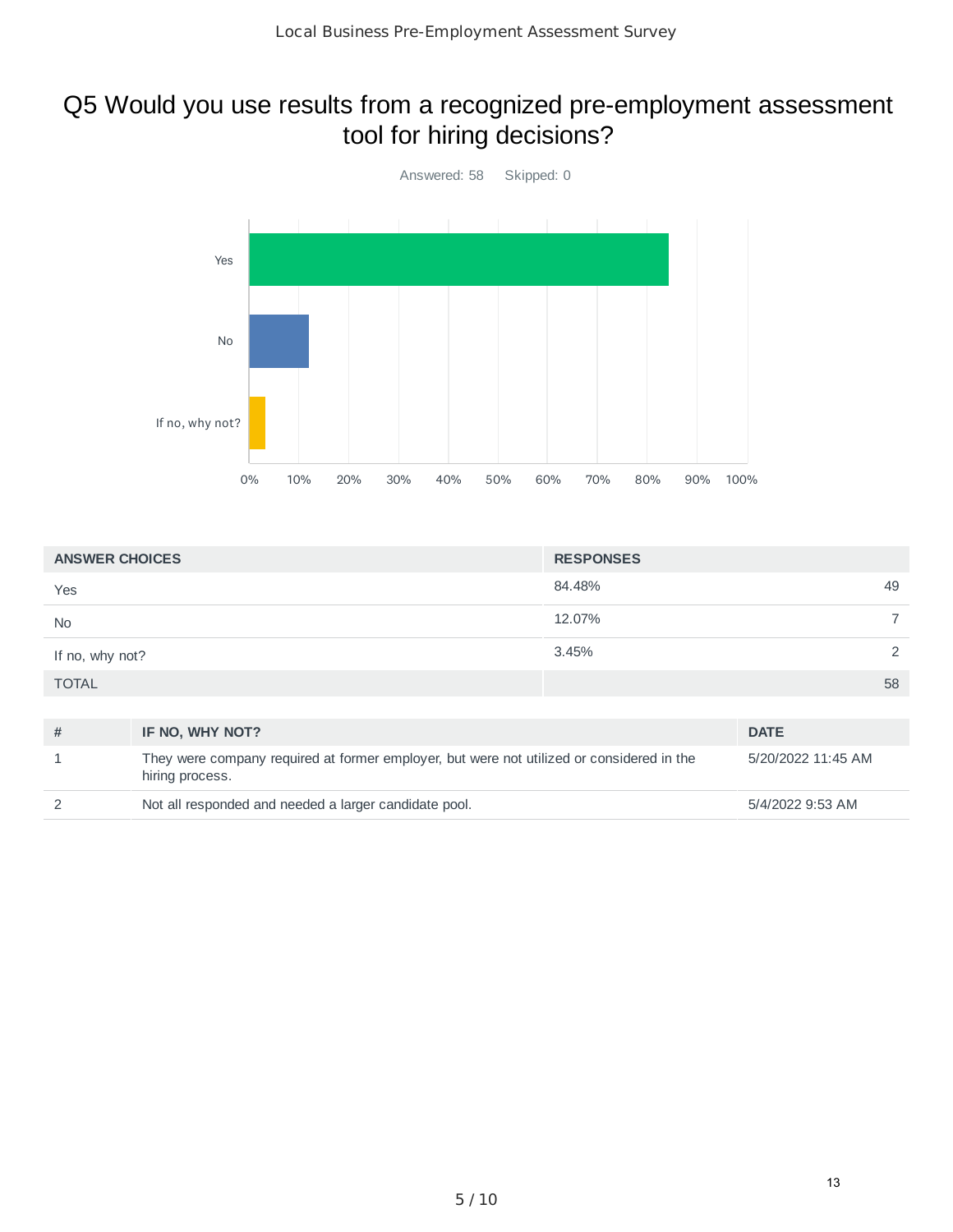## Q6 What type of assessment would be of value to you and your business? Check all that apply.



| <b>ANSWER CHOICES</b>  |                                                                                                                                                                                                           |             | <b>RESPONSES</b> |    |
|------------------------|-----------------------------------------------------------------------------------------------------------------------------------------------------------------------------------------------------------|-------------|------------------|----|
|                        | Job Skill Assessment: Used to identify specific hard or soft skills related to a job                                                                                                                      |             | 65.52%           | 38 |
|                        | Job Knowledge Assessment: Used to identify specific or general knowledge for a job                                                                                                                        |             | 53.45%           | 31 |
| a job                  | Personality/Strengths Assessment: Used to create a personality profile or identify strengths of candidates applying for                                                                                   |             | 79.31%           | 46 |
|                        | Cognitive/Aptitude Assessment: Used to assess reasoning or thinking, processing speeds, and one's ability to solve<br>problems in novel situations, independent of acquired knowledge                     |             | 65.52%           | 38 |
|                        | Ethics/Integrity/Honest Assessment: Used to identify how ethical or honest a candidate is                                                                                                                 |             | 67.24%           | 39 |
|                        | Emotional Intelligence Assessment: Used to help employers identify which candidates and employees have better<br>relationship management skills and who can be aware of and in control of their emotions. |             | 50.00%           | 29 |
|                        | WorkKeys: Used to identify skill level in 8 subjects: Applied Math, Workplace Documents, Graphic Literacy, Applied<br>Technology, Business Writing, Fit, Talent, and Workplace Observation.               |             | 43.10%           | 25 |
| Other (please specify) |                                                                                                                                                                                                           |             | 5.17%            | 3  |
| Total Respondents: 58  |                                                                                                                                                                                                           |             |                  |    |
|                        |                                                                                                                                                                                                           |             |                  |    |
| #                      | <b>OTHER (PLEASE SPECIFY)</b>                                                                                                                                                                             | <b>DATE</b> |                  |    |

6 / 10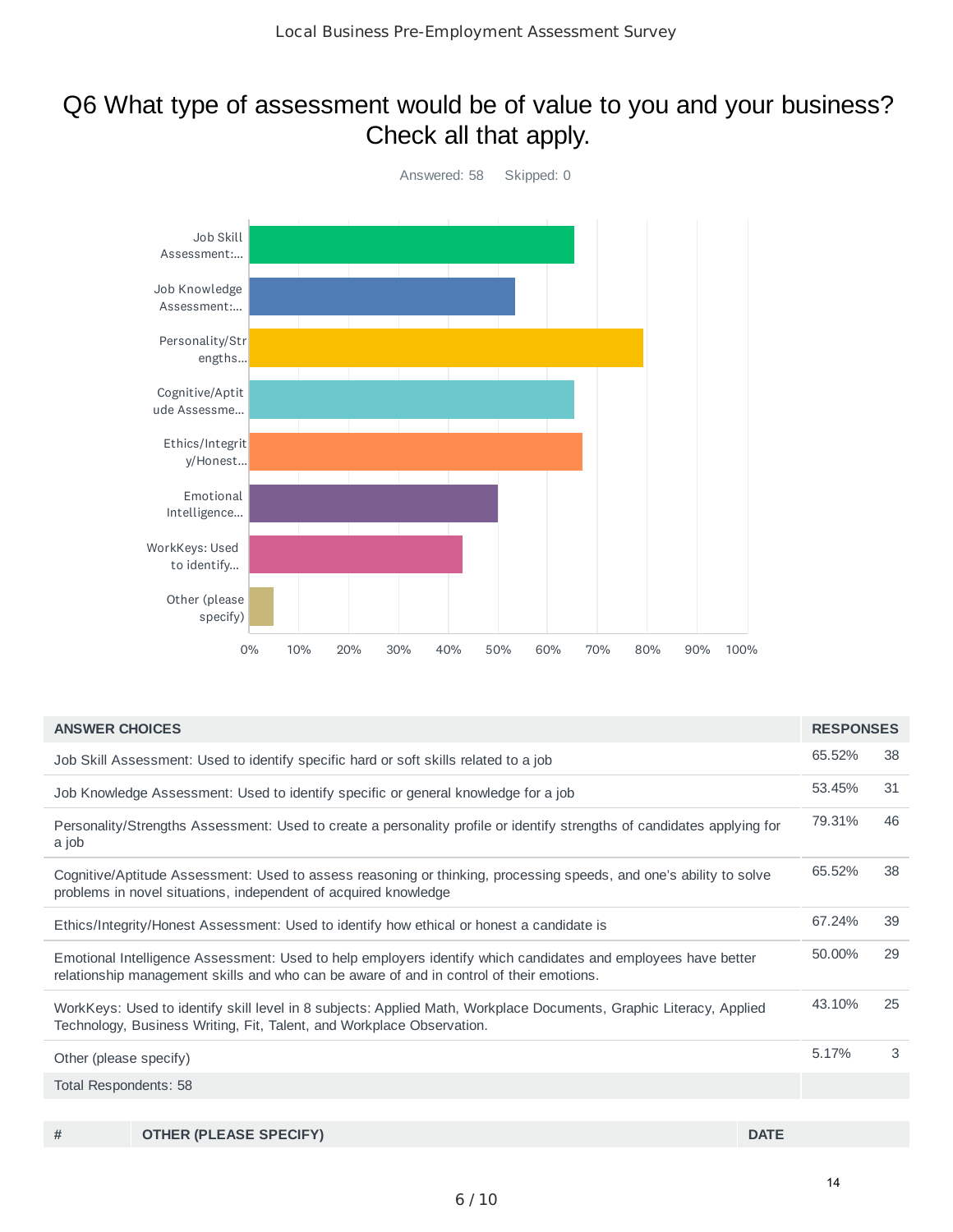### Local Business Pre-Employment Assessment Survey

| work alone                                                                                        | 5/23/2022 11:44 AM |
|---------------------------------------------------------------------------------------------------|--------------------|
| Showing up to work on time                                                                        | 4/16/2022 8:43 PM  |
| Work ethic. Physical ability, criminal and civil history, including administrative agency history | 4/15/2022 7:43 AM  |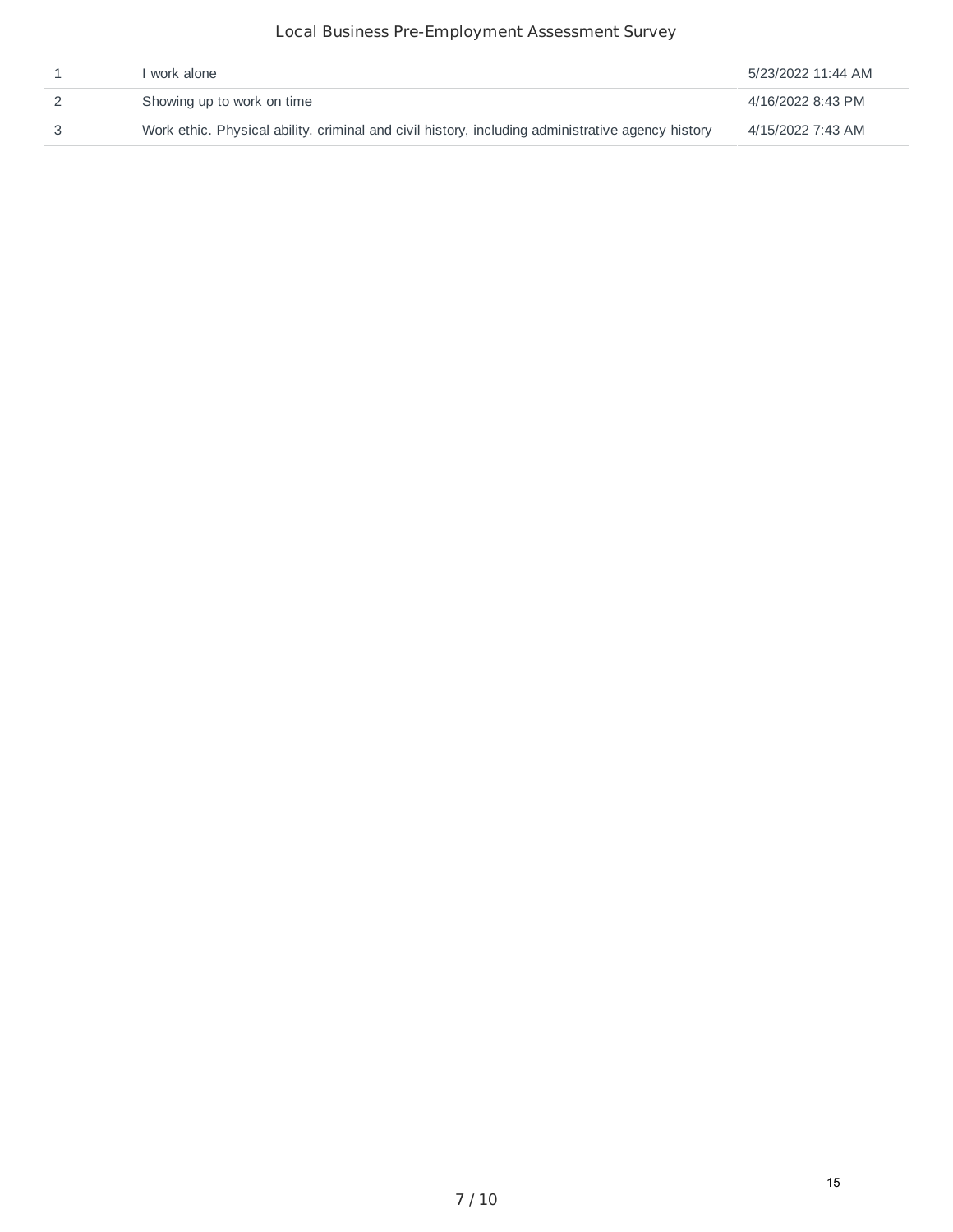## Q7 What is your preference in how the pre-employment assessment is administered to potential employees? Check all that apply.



| <b>ANSWER CHOICES</b>                           | <b>RESPONSES</b> |    |
|-------------------------------------------------|------------------|----|
| In-person proctor administers the assessment    | 35.71%           | 20 |
| Employer gives assessment to potential employee | 42.86%           | 24 |
| Potential employee can take test online         | 50.00%           | 28 |
| Other (please specify)                          | $3.57\%$         | 2  |
| Total Respondents: 56                           |                  |    |

| # | <b>OTHER (PLEASE SPECIFY)</b>                                                                                                  | <b>DATE</b>        |
|---|--------------------------------------------------------------------------------------------------------------------------------|--------------------|
|   | not needed                                                                                                                     | 5/23/2022 11:44 AM |
|   | employer obtains information from an online source that shows the criminal, civil, and<br>administrative history of applicant. | 4/15/2022 7:43 AM  |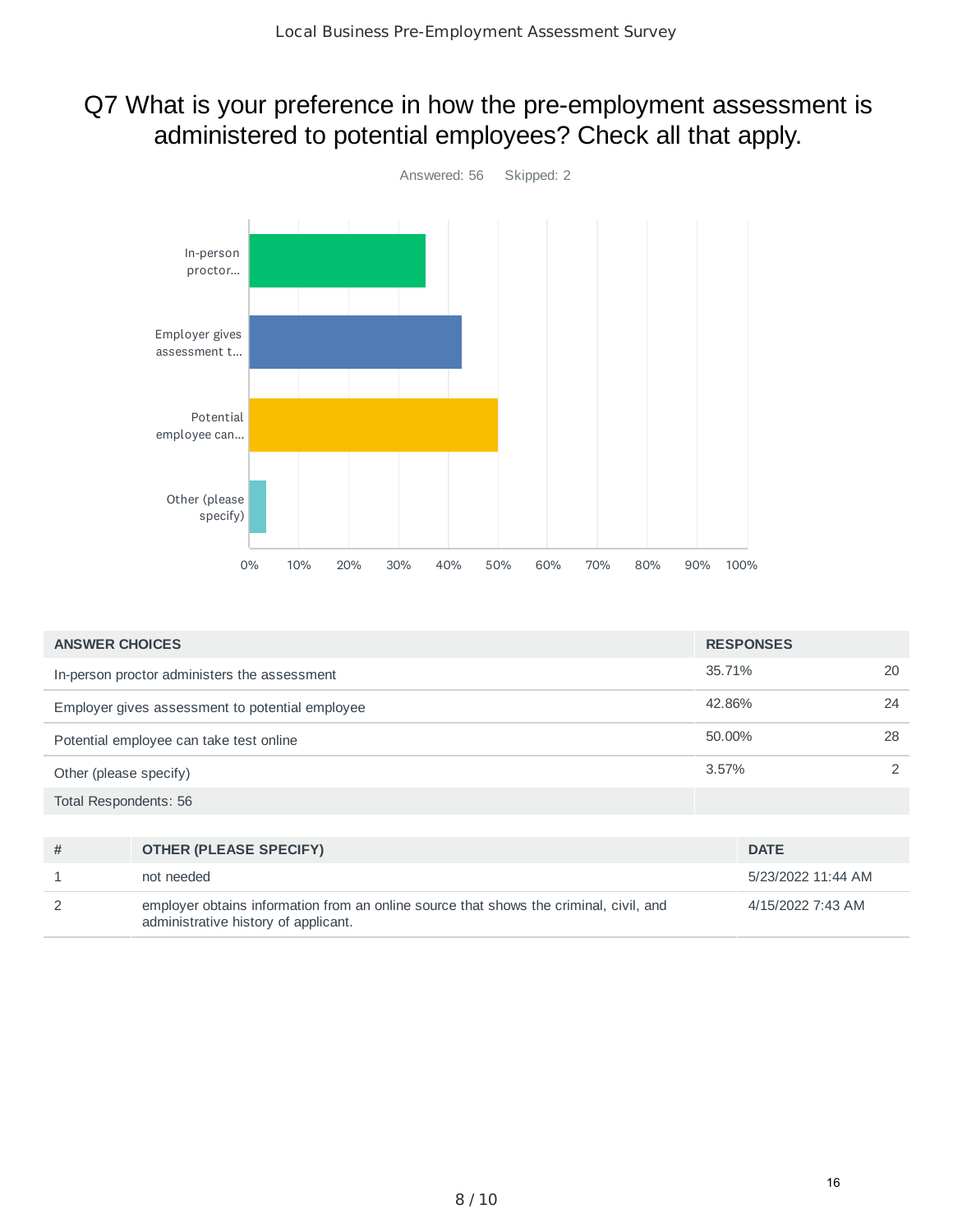## Q8 Would you be interested in being part of a workgroup of businesses in Stanislaus County to determine an inventory of pre-employment assessments?



| <b>ANSWER CHOICES</b> | <b>RESPONSES</b> |    |
|-----------------------|------------------|----|
| Yes                   | 37.93%           | 22 |
| <b>No</b>             | 62.07%           | 36 |
| <b>TOTAL</b>          |                  | 58 |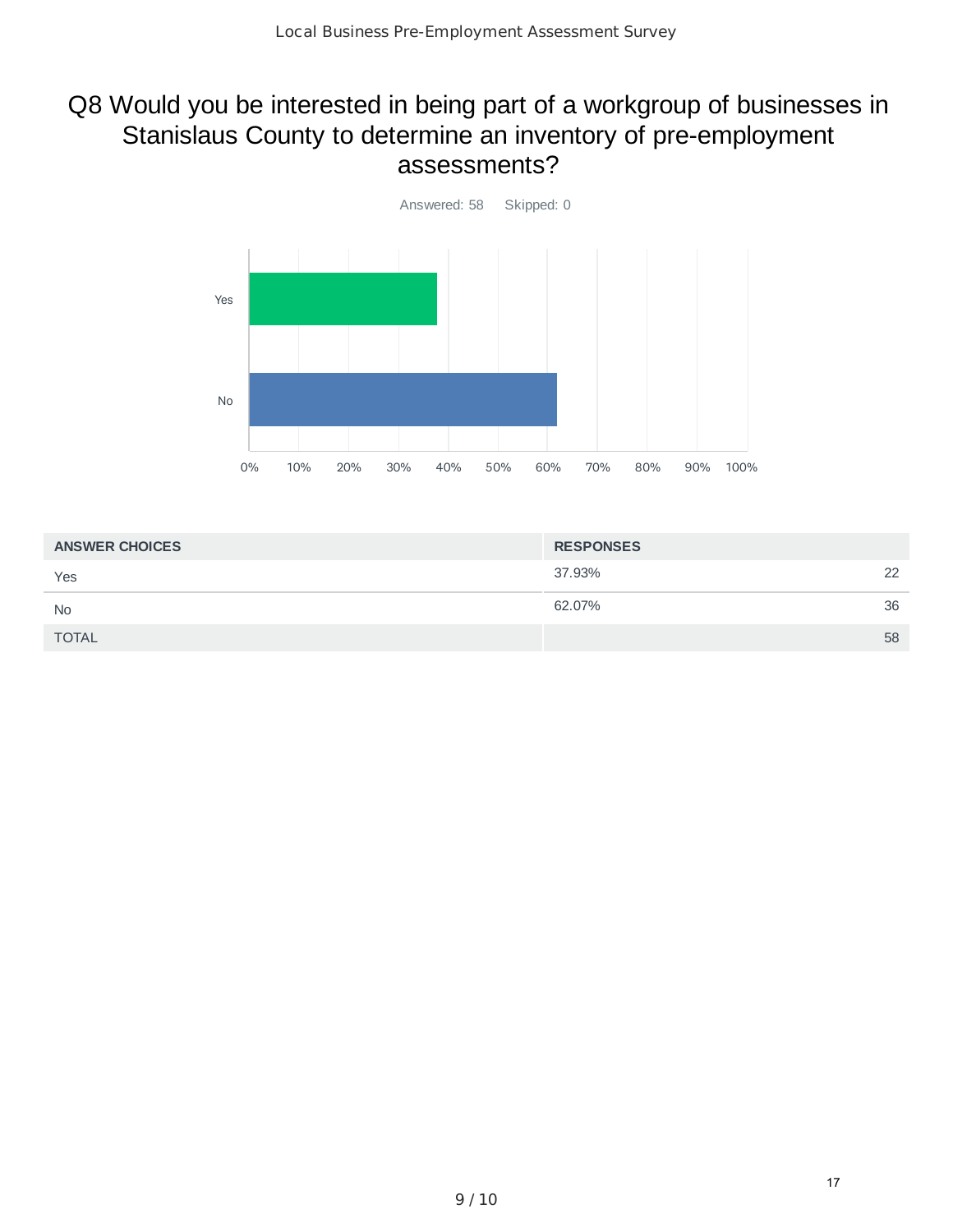



| <b>ANSWER CHOICES</b> | <b>RESPONSES</b> |    |
|-----------------------|------------------|----|
| 0                     | 3.45%            | 2  |
| $1 - 4$               | 17.24%           | 10 |
| $5 - 25$              | 48.28%           | 28 |
| 26-50                 | 15.52%           | 9  |
| $50+$                 | 15.52%           | 9  |
| <b>TOTAL</b>          |                  | 58 |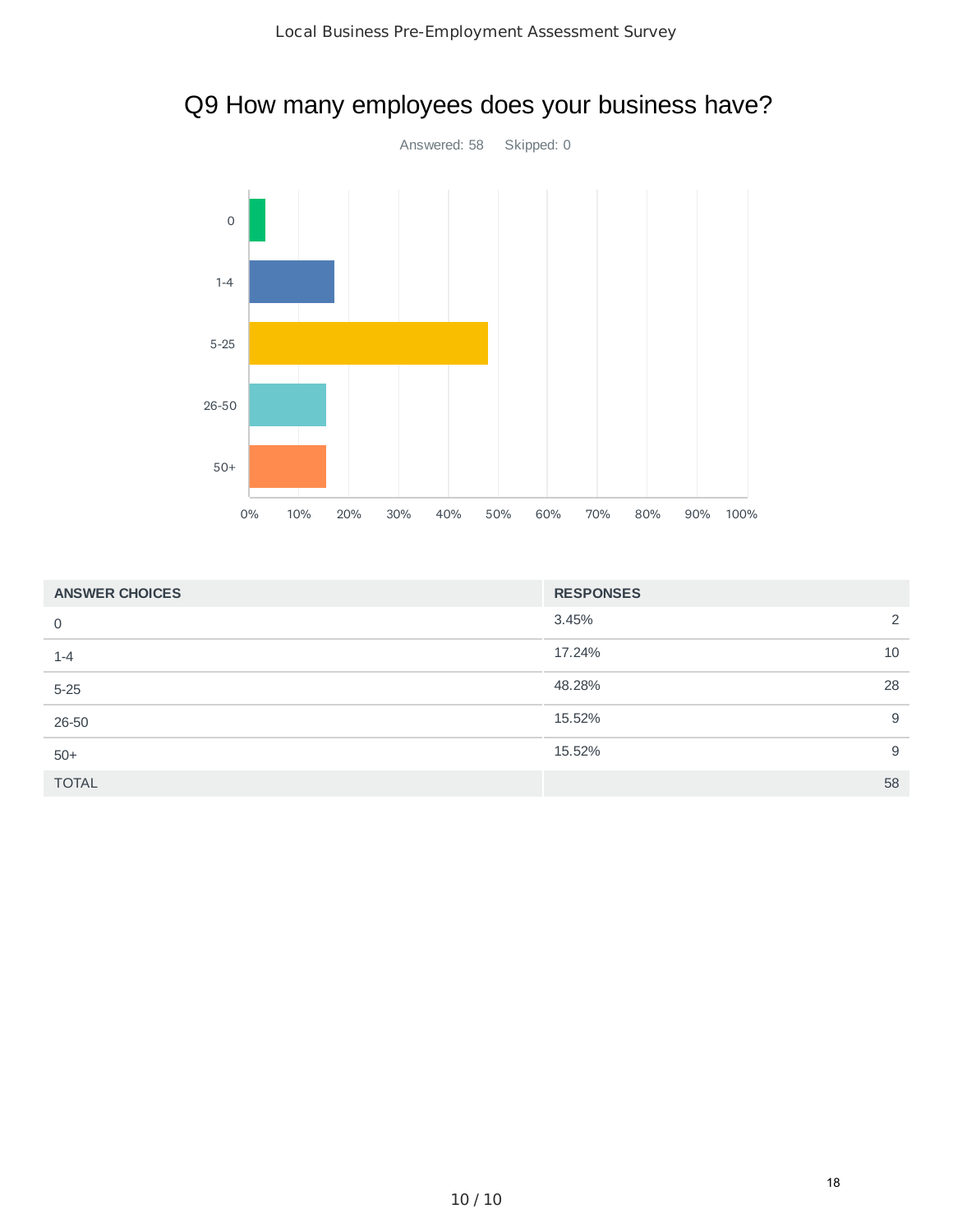

# **Stanislaus County Workforce Development**

251 E. Hackett Road, Modesto, CA 95358 · [www.stanworkforce.com](http://www.stanworkforce.com/) · 209-558-2100 · 209-558-2164 fax

### **June 2, 2022**

Business Development Board Item

**TO:** Business Development Committee

**FROM:** Doris Foster, Director

### **SUBJECT**:

Approval of the Recommendation of the Self-Sufficiency Standard to the Stanislaus County Workforce Development Board.

**ITEM NUMBER:** VII-C

**ITEM TYPE: Discussion and Action** 

### **STAFF RECOMMENDATION**:

Approve the recommendation of the Self-Sufficiency Standard to the Stanislaus County Workforce Development Board.

### **POLICY**:

The self-sufficiency standard defines how much income families need to meet basic needs without the help of public or private assistance. Under Workforce Innovation and Opportunity Act (WIOA) section 134(d)(1)(A)(x), local areas have the ability to adjust the standards for self-sufficiency.

Under WIOA regulations, 20 CFR, Part 663.230, the criteria used to determine whether an employed worker needs intensive services to obtain or retain employment leading to self-sufficiency is the responsibility of State or Local Boards. The Department of Labor (DOL) provides a minimum threshold for each board known as the Lower Living Standard Income Level (LLSIL). The LLSIL is a poverty measure created by the Bureau of Labor Statistics, and uses a basic family budget approach to determine eligibility of youth participants, eligibility of employed adults for certain services, and self-sufficiency.

### **DISCUSSION**:

On January 7, 2019 the Workforce Development Board approved the self-sufficiency standard at 200% of the Lower Living Standard Income Level (LLSIL). Prior to that approval, Workforce Development staff were using the California Budget and Policy Center for a single adult. The change was made to LLSIL for two reasons: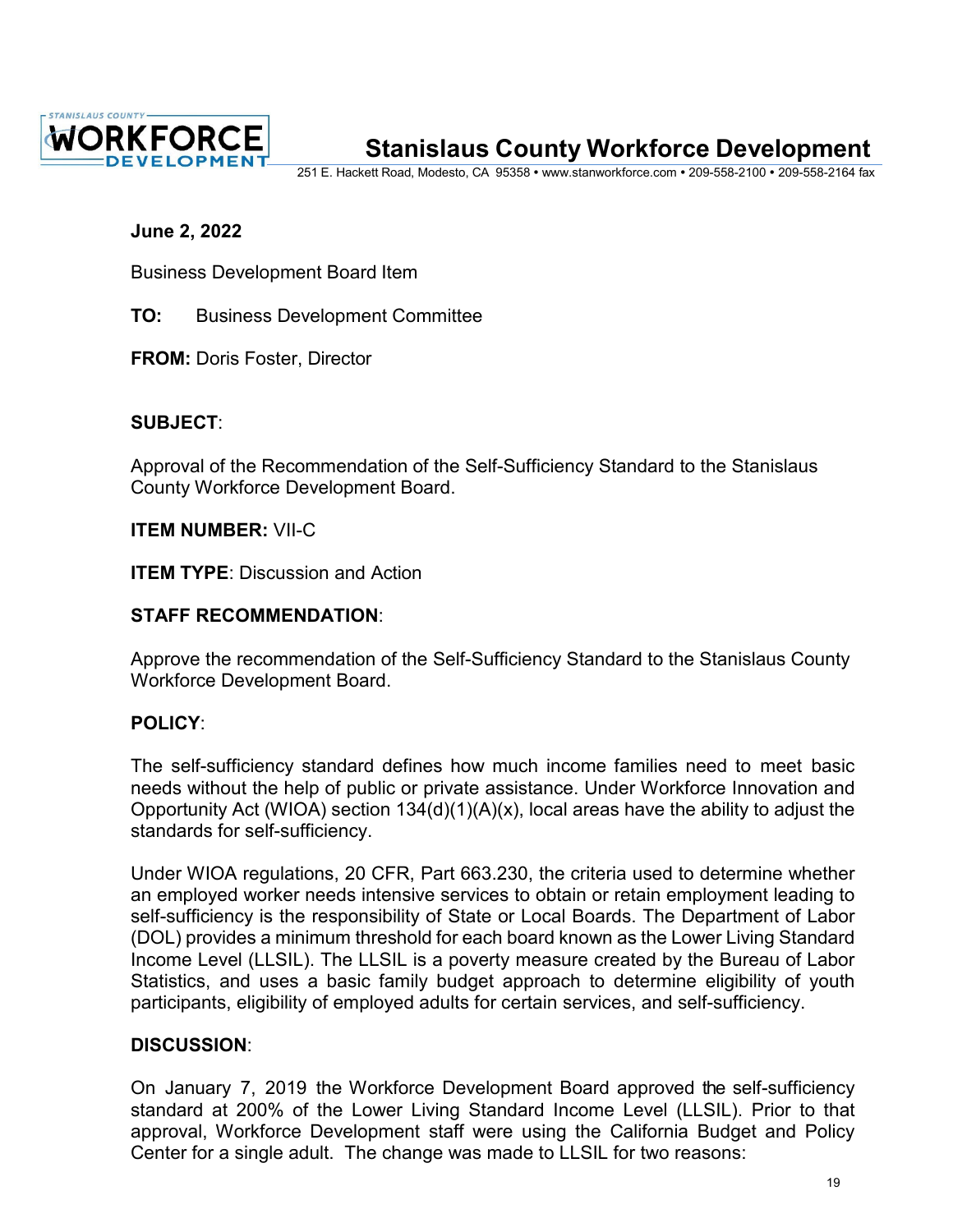- LLSIL is more recognized and used by the State and more commonly used by other local workforce development areas in the region.
- The poverty rate continued to decline with the California Budget and Policy Center, which negatively impacted the Department's effort to meet the 30% training requirement mandated by the State in Workforce Services Directive 14-1.

The LLSIL self-sufficiency standard considers cost variations based on geography, particularly the size of the family and the cost of housing, childcare, transportation, food and healthcare.

Currently anyone in the community is able to enroll for services at Workforce Development that has the right to work and has registered for selective service. The selfsufficiency standard determines whether or not the Department can place them into individual training agreements, or On-the-Job Training. The self-sufficiency rate does not impact the ability for the Department to provide job search services, workshops, Incumbent Worker training, customized training or pre-apprenticeship services.

Stanislaus 2030 released the 2022 Market Assessment Executive Summary in which they identified a good job starting at \$28.58. As a foundation, a good job means workers earning enough for the family to achieve self-sufficiency and economic mobility.

Jobs in the report were categorized as "good", "promising", or "other" based on earnings, benefits and durability.

### Good Jobs:

- i. Pay at least the target annual wage, meeting expenses and savings needs without California "safety net" benefits (e.g. SNAP, TANF, Medicaid).
- ii. Provide employer-sponsored health insurance, proxy for likelihood of other benefits like paid leave and retirement contributions; and
- iii. Afford stable career options to continue holding a good job in the future, considering factors like automation and career progressions.

Promising Jobs do not meet all good job criteria but provide career pathways leading most workers to a good job within ten years.

Other Jobs do not qualify as good or promising.

Workforce Development staff would like to start the conversation with the Business Development Committee on reviewing the self-sufficiency standard. The final adopted recommendation will be presented to the Workforce Development Board at the July 11, 2022 meeting.

Staff are recommending that more than one standard be approved.

- 1. Individual Training Agreements remain at 200% of the LLSIL
- 2. On the Job Trainings increase to 250% or 300% of the LLSIL
- 3. Business Services Goal wage 350% of the LLSIL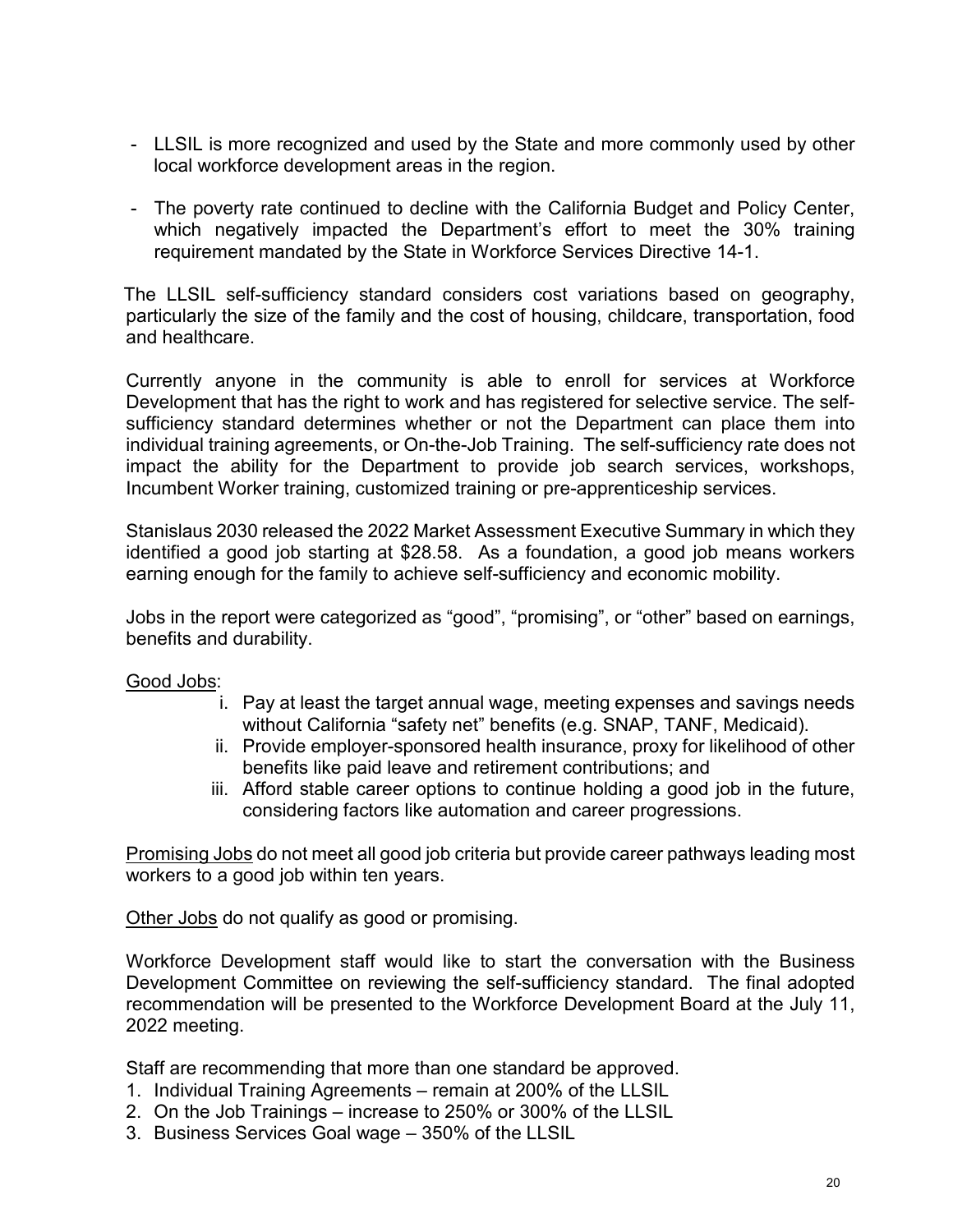This new tiered approach would allow more employed and underemployed job seekers to improve skills and qualify of jobs with higher earning potential. It would additionally assist Businesses with hiring needs, as well as upskill underemployed workers. Job Seekers will be able to be placed into the pipeline for good and promising jobs that will lead to self-sufficiency.

Attachment 1 to this agenda item provides a comparison of California's current minimum wage for business with 25 employees or less, minimum wage for businesses with 26 employees or more, Stanislaus 2030 target wage, and the LLSIL at various rates for comparison.

### **ADMINISTRATIVE BUDGET IMPACT**:

There is no additional impact to the budget as training is already included in the Department budget.

Doris Foster, Director